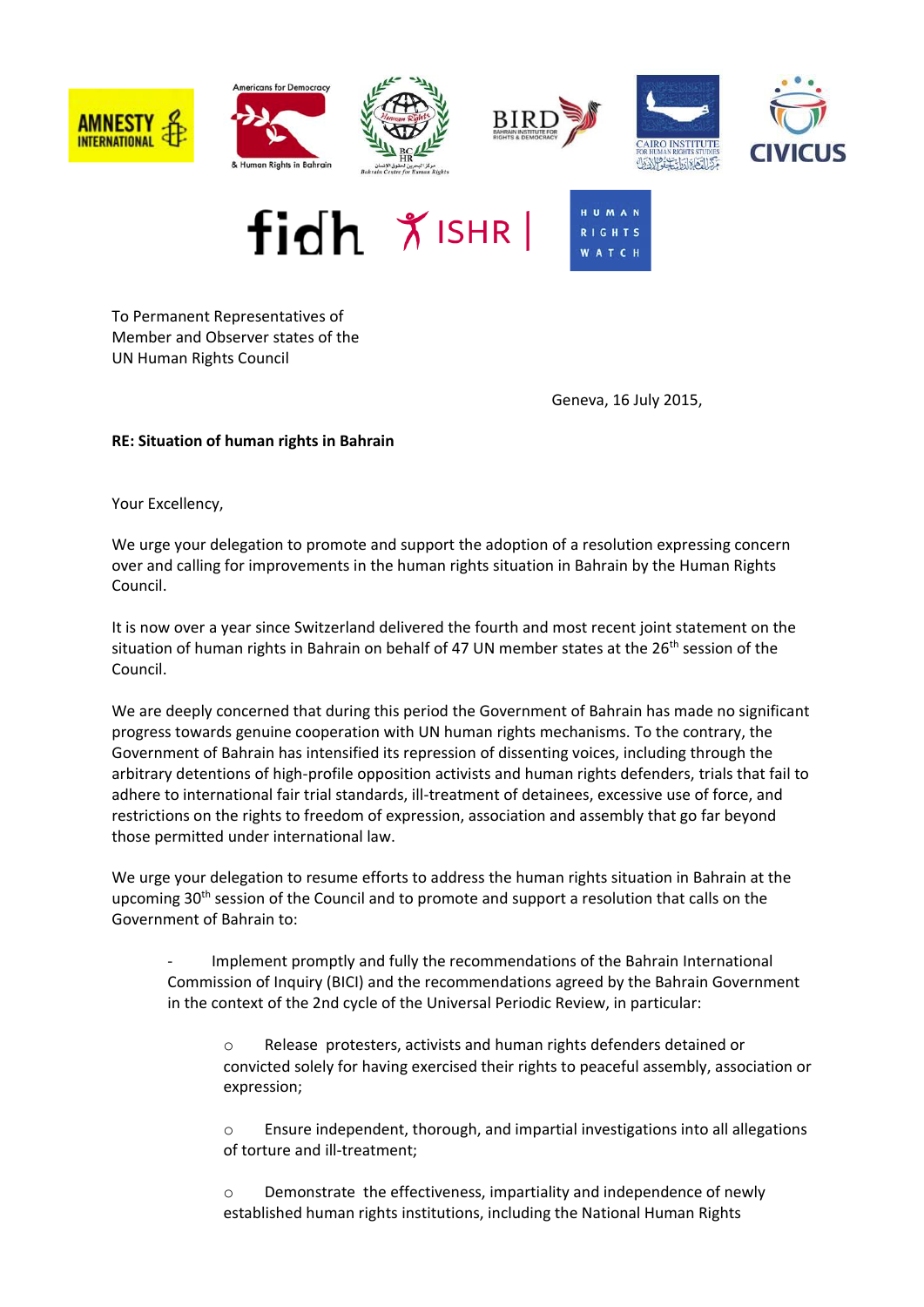Institution, the Ombudsman, the Special Investigations Unit and the Prisoners and Detainees Rights Commission;

o Revise or repeal laws that unduly restrict freedom of expression and freedom of peaceful assembly and association;

o Engage in comprehensive reform of the legal system to ensure effective independence of the judiciary; and

o Ensure accountability for the serious human rights violations that took place during and after the 2011 protests, including but not limited to those documented in the BICI report

- Cooperate with Special Procedures of the Human Rights Council, including by swiftly providing access to Special Rapporteurs who have outstanding requests for visits to Bahrain, such as the UN Special Rapporteur on torture, and

- Authorise the opening of a country-office of the OHCHR with a full mandate to oversee implementation of the afore-mentioned recommendations and monitor the human rights situation on the ground, with periodic reporting to the Human Rights Council.

In light of the continued deterioration in human rights conditions in Bahrain, we urge your delegation to build upon the three earlier joint statements delivered at the Human Rights Council on this issue, and to send a strong message to the Government of Bahrain that it should take urgent, concrete and effective steps to improve the human rights situation in the country. The Government of Bahrain should also allow regular access to Bahrain by independent human rights NGOs to assist in monitoring the human rights situation on the ground.

We look forward to continued collaboration on these issues and we remain available to provide further information as required.

Sincerely,

- Amnesty International
- Americans for Democracy and Human Rights in Bahrain
- Asian Legal Resource Centre
- Bahrain Center for Human Rights
- Bahrain Human Rights Observatory
- Bahrain Institute for Rights & Democracy (BIRD)
- Cairo Institute for Human Rights Studies
- CIVICUS: World Alliance for Citizen Participation
- Conectas Direitos Humanos
- Gulf Centre for Human Rights
- International Federation for Human Rights (FIDH)
- International Service for Human Rights
- Human Rights Watch
- West African Human Rights Defenders Network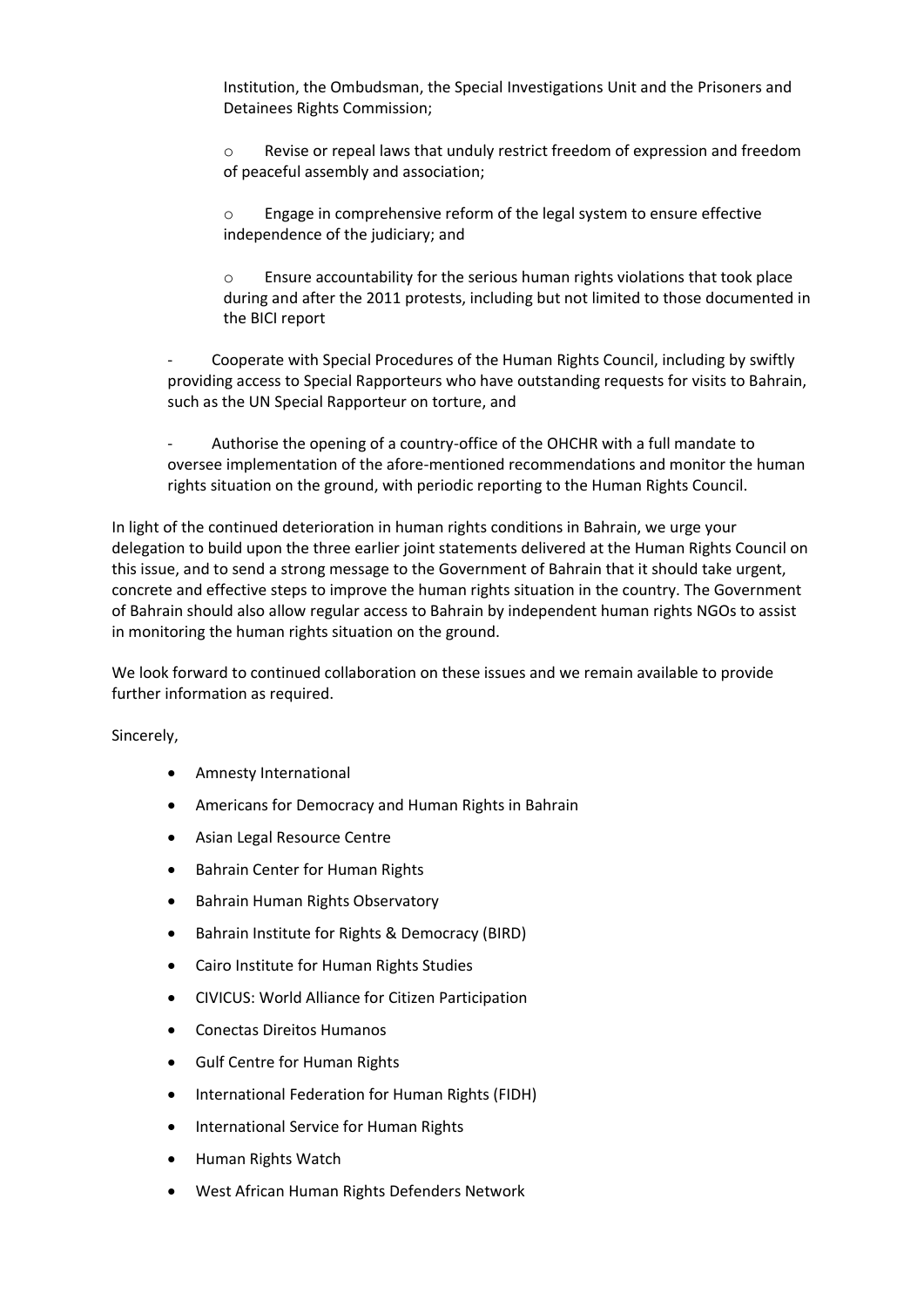## *Annex: Human rights situation in Bahrain*

Bahrain's courts continue to convict and imprison peaceful dissenters. On the rare occasions when authorities have prosecuted police officers or members of the security forces, they have either acquitted them or imposed lenient sentences that do not reflect the gravity of the crimes committed. No senior officials have been held accountable for serious rights violations, including torture.

By contrast, the high rate of convictions of defendants before the courts on vague terrorism charges, the courts' imposition of long prison sentences in such cases, as well as the judiciary's failure – and that of the executive authorities - to address the security forces' repeated use of lethal and apparently disproportionate force, all reflect the lack of independence and weakness of Bahrain's criminal justice system.

Human rights activists and members of the political opposition continue to face arrest, prosecution and imprisonment for their peaceful activities.

- On June 16, for example, a Bahrain court sentenced Sheikh Ali Salman, secretary general of Al Wefaq, the country's largest legally recognized opposition political society, to four years in prison solely for public remarks he had made criticizing the government.
- On June 28, 2015 Fadhel Abbas, Secretary-General of opposition political party al-Wahdawi was sentenced to five years in prison for criticizing the Saudi-Arabia-led airstrikes in Yemen.
- On June 30, authorities called in Khalil al-Marzooq, another Al Wefaq leader, for questioning about critical remarks he made at a public meeting several days earlier, and next day arrested Majeed Milad, an Al Wefaq board member, on charges that remain unclear.
- On 12 July, Bahraini police re-arrested recently released opposition figure Ebrahim Sharif, who is now facing new charges related to his right to freedom of expression.

In this context, the pardon and release of prominent human rights defender Nabeel Rajab on July 13 is welcome. However his detention was arbitrary in the first place, because it related to peaceful criticism of the authorities and he may still face other charges related to the exercise of his freedom of expression, still pending at the time of writing of this letter. His pardon "on health grounds" follows international pressure around his case, but comes on the heels of continued detention of many other dissenting voices and human rights activists in Bahrain.

In addition, twelve high-profile activists, including Abdulhadi Al-Khawaja and Dr. Abduljalil Al-Singace, remain in prison serving lengthy prison terms. Their convictions imposed by charges that relate solely to the peaceful exercise of their rights to freedom of expression, association and assembly, notably, their participation in Bahrain's reform movement. According to local activists and legal experts, the Bahraini authorities have also arbitrarily detained many other critics and opponents of the government solely for expressing their opinions, and have detained, prosecuted and jailed scores of individuals, including children, for participating in peaceful anti-government protests.

The government also obtained powers to arbitrarily strip critics of their citizenship and the rights attached to it. The July 2014 amendments to [Bahrain](http://www.hrw.org/middle-eastn-africa/bahrain)'s citizenship laws gave the Interior Ministry further powers to revoke the citizenship of people who it deems to have failed in their "duty of loyalty" to the state, while amendments to Bahrain's counterterrorism law, exacerbated by the failure of the criminal justice system to provide fair trials and deliver impartial verdicts, provide further legal grounds for the arbitrary stripping of citizens' Bahraini nationality, rendering many of them stateless, in clear violation of international law.